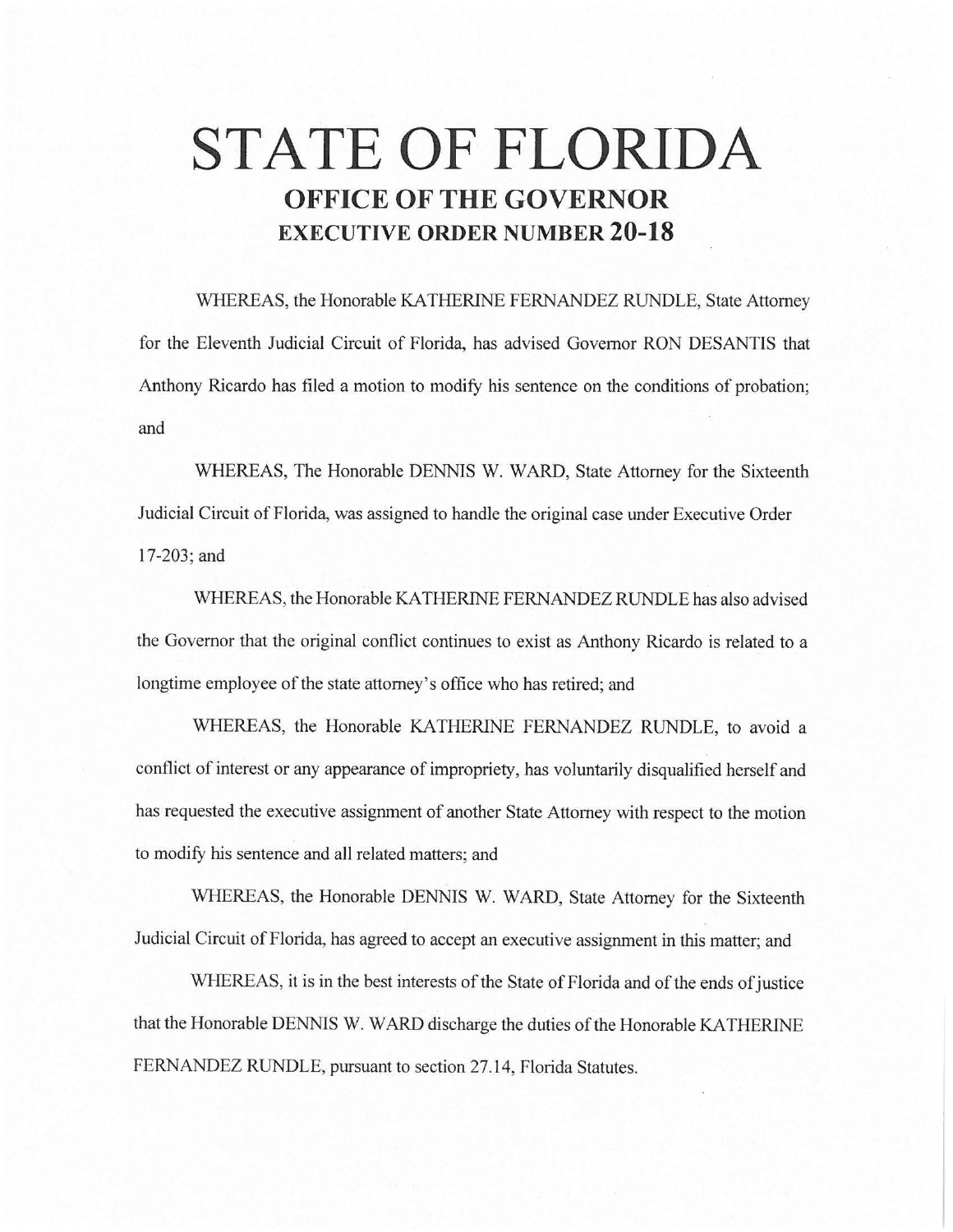NOW, THEREFORE, I, RON DESANTIS, Governor of Florida, in obedience to my solemn constitutional duty to "take care that the laws be faithfully executed," and pursuant to the Constitution and laws of the State of Florida, issue the following Executive Order, effective immediately:

## Section 1.

The Honorable DENNIS W. WARD, State Attorney for the Sixteenth Judicial Circuit of Florida, referred to as the "Assigned State Attorney," is assigned to discharge the duties of the Honorable KA THERINE FERNANDEZ RUNDLE, State Attorney for the Eleventh Judicial Circuit of Florida, as they relate to the motion to modify his sentence and all matters related to Anthony Ricardo.

#### Section 2.

The Assigned State Attorney or one or more Assistant State Attorneys and Investigators, who have been designated by the Assigned State Attorney, shall proceed immediately to the Eleventh Judicial Circuit of Florida, and are vested with the authority to perform the duties prescribed herein.

#### Section 3.

All residents of the Eleventh Judicial Circuit are requested, and all public officials are directed, to cooperate and render whatever assistance is necessary to the Assigned State Attorney, so that justice may be served.

### Section 4.

The period of this Executive Assignment shall be for one (1) year, to and including January 22, 2021.